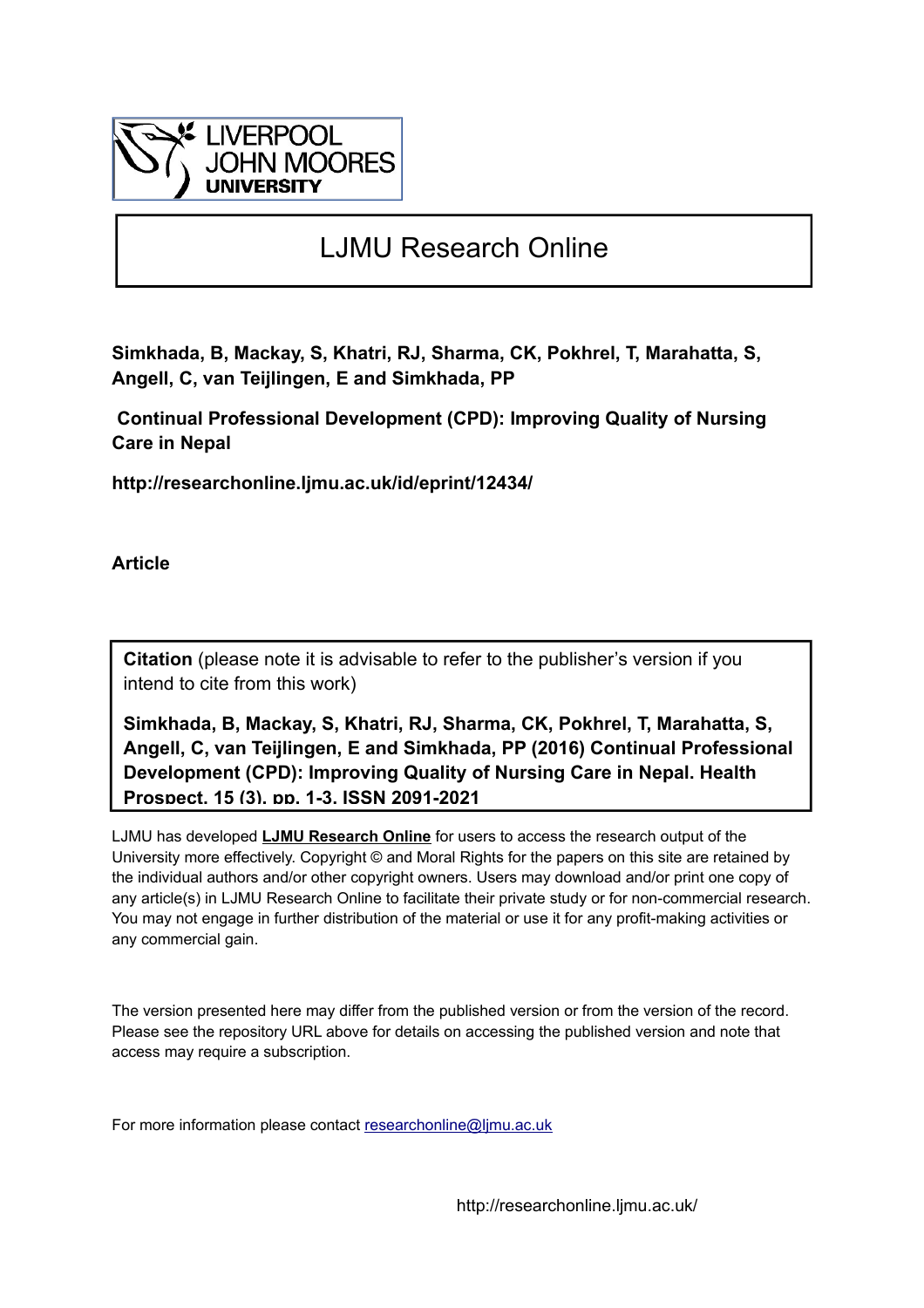**Editorial Open Access: Full Text Article**

# **Continual Professional Development (CPD): Improving Quality of Nursing Care in Nepal**

Bibha Simkhada<sup>2, 3, 4\*</sup>, Sean Mackay<sup>2</sup>, Rose Khatri<sup>1</sup>, Chandra Kala Sharma<sup>7, 8</sup>, Tara Pokhrel<sup>9</sup>, Sujan Marahatta<sup>1, 5</sup>, Catherine Angell<sup>4</sup>, Edwin van Teijlingen<sup>4, 5, 6</sup>, Padam Simkhada<sup>1, 4, 5</sup>

<sup>1</sup>Public Health Institute, Liverpool John Moores University, UK <sup>2</sup>School of Nursing and Allied Health, Liverpool John Moores University, UK <sup>3</sup>Wirral University Teaching Hospital (WUTH) NHS Foundation Trust, UK <sup>4</sup>Faculty of Health and Social Sciences, Bournemouth University, UK <sup>5</sup>Manmohan Memorial Institute of Health Sciences and Teaching Hospital, Nepal <sup>6</sup>Nobel College, Pokhara University, Nepal <sup>7</sup>Nepal Nursing Council (NNC), Kathmandu, Nepal <sup>8</sup>Institute of Medicine, Nursing Campus Maharajjung, TU, Kathmandu, Nepal <sup>9</sup>Nursing Association of Nepal (NAN), Kathmandu, Nepal

#### **Introduction**

The notion that health professionals should be accountable to people and the society they serve is not a new concept (1). Globally, health professionals are being nudged to demonstrate their commitment with continuing professional development (CPD) in order to maintain competence in light of evidence-based practice and ever changing technology in health service provision. CPD provides an important strategy to improve the knowledge and skills of health practitioners as well as the quality of service (2). The World Health Organization also stresses the need to capacity enhancement of nurses and midwives through education, training and career development in Southeast Asia (3). The member states in the Region have agreed on a Decade for Strengthening Human Resources for Health in South-East Asia, 2015–2024, and country action plans have been developed to strengthen physicians, nurses and midwives with the focus on transforming education and retention (4).

This editorial highlights the importance of CPD and existing lack of such provision in the field of nursing in Nepal.

#### **CPD in Nursing**

In nursing and midwifery, CPD offers the opportunity to maintain, improve and broaden knowledge, expertise and develop their personal and professional qualities to enhance practice and career development (5). For example, in the UK (United Kingdom), nurses (and health visitors, midwives) are required to demonstrate their CPD in order to renew their registration. They must undertake a minimum of 35 hours of CPD in a three-year period, and link this to the professional code for nurses and midwives (6). The nurse also needs to collect five pieces of feedback, for example from service users or colleagues, and prepare five reflective accounts, for example based on the CPD completed, the feedback received, or on practice events. Nurses are then required to record a reflective discussion with another person on the register, and sign a declaration of their good health and good character. All of this evidence, along with confirmation of the minimum of 450 hours of practice in the three-year period, is submitted electronically to the UK's national overseeing body nursing and midwifery council (NMC) , otherwise the registration lapses, and they are not allowed to practice. Similarly, in some developing countries nursing councils set requirements for the nurses to renew their registration. For example, the Delhi Nursing Council in India requires nurses to renew their registration once every five years with the achievement of 30 credit hours per year gained by means of attending continuing education programmes and workshops (7).

Nepal over the years has have limited process in ensuring CPD for nurses. The uptake of post-registration education and training (CPD) tends to be ad hoc (8). It seems to depend very much on what is made available by the government and/or INGOs (International Non-Governmental Organizations) rather than research or any other evidence. However, the Government of Nepal remains committed to universal health coverage and health service development, which is evident from the increase in budget, infrastructure development from central to the peripheral level with outreach facilities (9). Nurses are being recognized as the backbone of the Nepalese health system as they cover a much larger proportion of the population than doctors, particularly in rural areas (10). The delivery of quality health services and particularly in the remote areas remains a challenge and the health of the excluded and very poor populations has not improved as expected (10). Nurses and midwifes can be valuable assets for the service expansion in remote and rural areas of country, however lesson needs to be learnt from the UK and Australia where nurses has been important component of rural and remote health. In high-income countries with large rural areas nurses are often the first-line care providers in rural communities. In both the UK and Australia midwifery and nursing are different professionals with different qualifications, also may have both qualifications.

In Nepal nurses can continue to practise without any post registration training or any CPD and there is no any requirement to re-register if they have taken time out. There is no requirement for post-registration

**Revised:** 16 August 2016

**Accepted:**  20 September 2016

#### **\*Correspondence:**

B.D.Simkhada@ljmu. ac.uk School of Nursing and Allied Health, Liverpool John Moores University, UK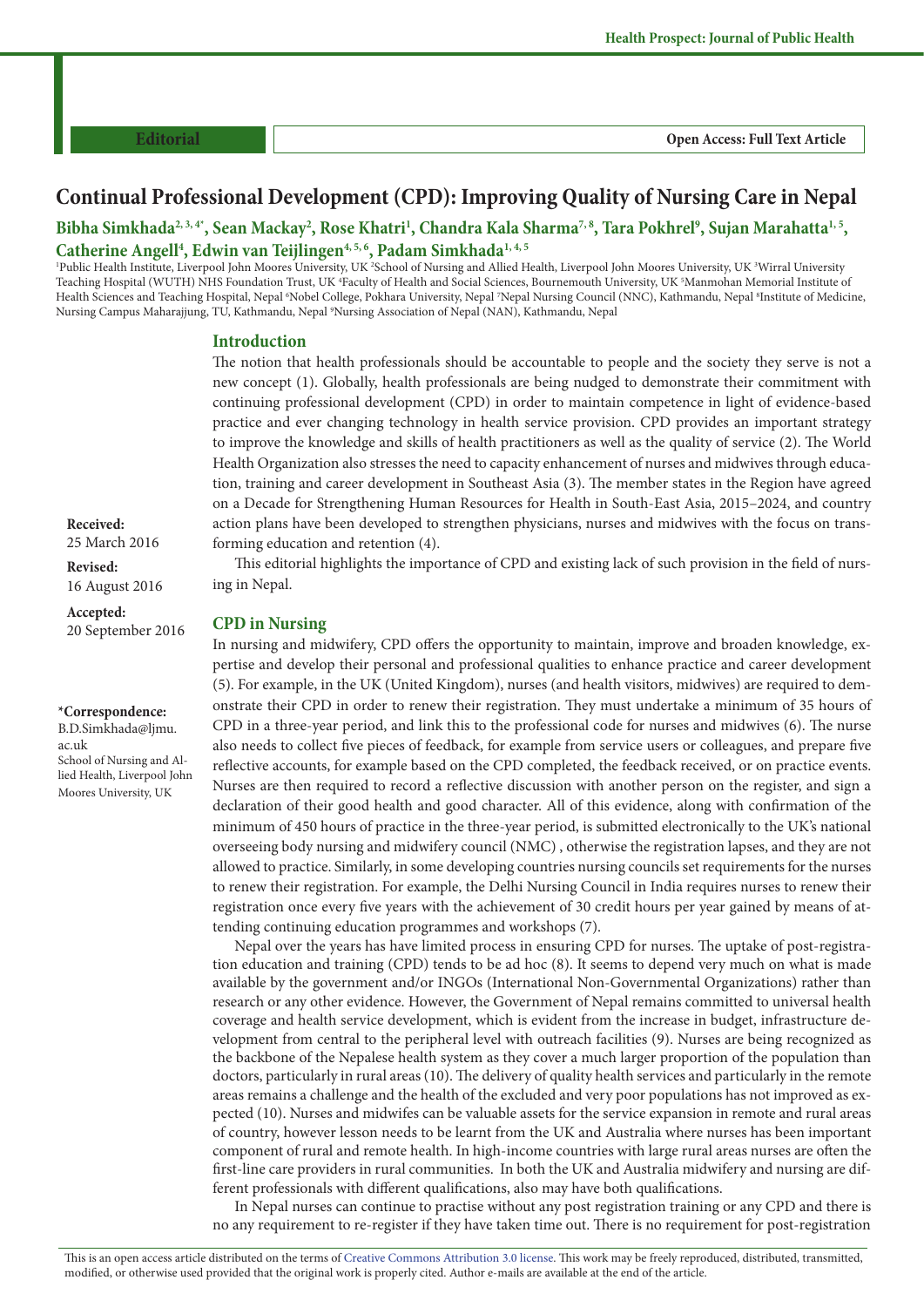## **Simkhada et al. Editorial**

training or CPD for nurses to enhance and improve nursing skills in the Nepalese health system (9), despite the existence of a professional body, Nepal Nursing Council (NNC) to regulate in nursing registration. Recently the Nepal Nursing Council (NNC) called for the need for CPD in nursing to improve quality of care in Nepal. A recent literature highlighted that the nursing education is deteriorating due to commercialisation (11). Perhaps with the rise of commercialisation, now it is the time to raise the standard of nursing practice in Nepal through the introduction of compulsory further education in the form of a minimum standard of CPD. How CPD helps Nepali nurses to gain higher professional competence needs further discussion.

# **Nursing education in Nepal**

There is long history of nursing in Nepal. The first School of Nursing was established in 1956 in Lalitpur Nepal (12). Currently there are around 250 nursing colleges in Nepal which offer different levels of nursing training from basic to masters' level (Table 1). The NNC board estimates there are about 40 colleges running Post-Basic Bachelor Nursing programmes, 54 running a BSc Nursing, 107 offering Proficiency Certificate Level in Nursing, 50 running Auxiliary Nurse Midwives (ANM) programmes and only five offering a Master in Nursing (MN) programmes. Around 5,000 nurses graduate annually and there are currently 33,692 nurses registered with the NNC with a further 24,919 registered AMN (13).

| Table 1: Different types of nursing training in Nepal |                                                    |                             |                                                     |  |  |  |  |  |
|-------------------------------------------------------|----------------------------------------------------|-----------------------------|-----------------------------------------------------|--|--|--|--|--|
| Title of the nurses                                   | <b>Programme/Degrees</b>                           | <b>Training</b><br>duration | <b>Entry requirements</b>                           |  |  |  |  |  |
| Auxiliary Nurse Midwife (ANM)                         | <b>Auxiliary Nurse</b>                             | 18 months                   | pre and post School Leaving Certifi-<br>cate (SLC)  |  |  |  |  |  |
| Staff nurse                                           | Proficiency Certificate Level in<br>Nursing (PCLN) | Three years                 | School-Leaving Certificate (SLC)                    |  |  |  |  |  |
| Staff nurse                                           | Post Basic Bachelor Nursing<br>(PBN)               | Two years                   | Two years post registration after<br><b>PCLN</b>    |  |  |  |  |  |
| Staff Nurse (specialisation)                          | Bachelor of Nursing Science<br>(BNS)               | Three years                 | Three years or more post registration<br>experience |  |  |  |  |  |

# **Future collaboration in CPD in nursing in Nepal**

Liverpool John Moores University, in collaboration with Bournemouth University, Manmohan Memorial Institute of Health Sciences (MMIHS) and Nepal Nursing Council is planning to conduct an in-depth situational analysis and needs assessment of CPD in nursing in Nepal. The study aims to assess the status of post-qualification training among nurses in Nepal. The findings from this study will provide the first ever overview of CPD training needs for nurses in Nepal. This study brings together a group of professionals from the UK and Nepal, with shared goal to improve pre and post registration nursing training in Nepal. Our study specially aims to:

i) quantify the uptake of post-registration training of registered nurses in Nepal

ii) assess the views of nurses and stakeholders including professional bodies such as the NNC, etc. on the need for and opportunities for post registration CPD for nurses and

iii) support NNC to establish CPD in nursing and the requirement for updated training in nursing re-registration process.

The study will use a mixed-methods approach comprising qualitative and quantitative methods (14). The survey comprise a sample of 500 currently working registered staff nurses or higher nursing qualification with minimum three years post registration experiences. The qualitative element comprises in-depth interviews with approximately 15-20 stakeholders (including nurse managers, nursing council board members, hospital matrons, nursing lecturers, and nursing education quality monitoring officers) from different health institutions and professional councils/bodies from across Nepal.

This project will hopefully be the start of a process of intelligence gathering around what types of CPD would be most costeffective and relevant to qualified nurses in Nepal and also around questions such as: "What are the best ways to deliver and evaluate CPD through schools of Nursing?" and "How best to monitor the quality of CPD and competencies of individual nurses by the NNC and NAN".

## **Way forwards**

CPD is continually neglected, whereas there are promising signs recently. Recently, Nepal Nursing Council has started collaboration with Nepal Nursing Association and UK universities who has long history of providing pre and post registration nursing training to improve the quality of nursing care through the CPD. In order to improve the quality of nursing provision in Nepal and the standards of individual nurses we need to move to a system of post-registration with compulsory further learning and skills update. Nurses can be the backbone of community care in rural Nepal, especially in areas where there is no doctor available. In a modern health service we must ensure that our staff, in this case nurses and midwives stay up-to-date with the latest health knowledge and the most appropriate skills. We believe that the introduction of CPD will be beneficial to all nurses in Nepal. We are confident that it will produce